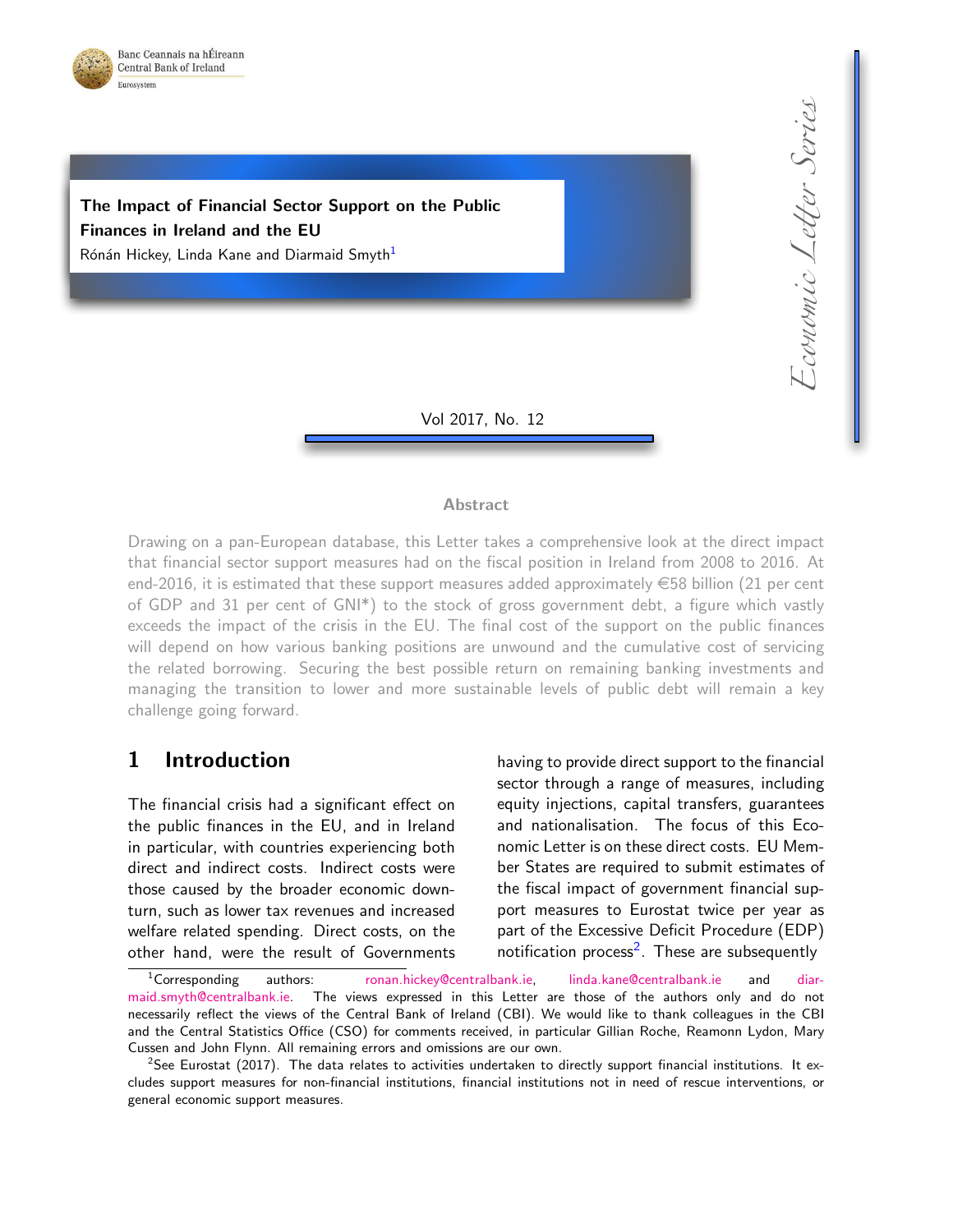published as the 'Supplementary Tables for the Financial Crisis'. While the data does not allow us to quantify the *total* impact of the financial crisis on the fiscal position, it provides a clear picture of how public intervention in the sector has affected the general government (GG) balance and debt. The recent sale of part of the Government's stake in AIB has brought these support measures back to the fore. Accordingly, it seems timely to reexamine the impact of the measures on the Irish public finances (Section 2) and to put them in context by examining the developments in the broader EU, with a particular focus on public debt (Section 3).

# **2. The Impact of Financial Sector Support on the Irish Fiscal Position**

The financial crisis resulted in unprecedented levels of government support being provided to the financial sector in Ireland since 2008. This period was marked by a host of complex transactions - notably the bank guarantee scheme, a series of capital injections (including nationalisation), and the setting up of a state agency to manage distressed loans (NAMA)<sup>3</sup>. Financial sector support measures contributed to a record high GG budget deficit of 32.1 per cent of GDP in 2010 and a sharp increase in government debt. On the back of uncertainty over the scale of banking sector losses and the severe deterioration in the fiscal position, Ireland entered an official Assistance Programme in December 2010.

### **Impact on the General Government Balance**

As part of Excessive Deficit Procedure (EDP) related reporting, Member States are required to estimate the impact of financial sector support on the GG balance by quantifying revenue and

**.** 

expenditure impacts. On the expenditure side, there are four main sources of crisis related spending. These are interest payable (from additional borrowing), capital injections, calls on guarantees, and other (residual) expenditures. The main categories on the revenue side are fees received in return for guarantees provided to financial institutions, interest income (on loans provided), dividends (from holdings of equity) and other (residual) income.

The direct expenditure and revenue impacts of the financial crisis for Ireland are summarised in Table 1. Thisshows that the overall net impact on the GG balance of providing financial sector support was - €46.7 billion (17.0 and 24.7 per cent of 2016 GDP and GNI\* respectively), although the impact has declined in recent years. Of course, the indirect effects of the crisis on the deficit were also significant. Excluding the support measures, the underlying GG balance had deteriorated from a small surplus in 2007 to a deficit of 10.9 per cent of GDP (13.8 per cent of GNI\*) in 2010.

By far the biggest contributor on the expenditure side has been capital injections, which have accounted for three-quarters, €48.9 billion, of total support spending. This number is lower than the frequently reported €64 billion bank  $recapitalisation cost<sup>4</sup>. This is due to the$ classification of some of the recapitalisation payments as financial transactions - as they are expected to yield a reasonable rate of return rather than deficit worsening capital transfers. Financial transactions do not have any impact on the GG balance. Capital injections were particularly large in 2010 because of the issuance of promissory notes, mainly to Anglo Irish Bank. The other large expenditure category is interest, which accounts for higher spending directly attributable to financial crisis related borrowing<sup>5</sup>.

<sup>&</sup>lt;sup>3</sup> The National Asset Management Agency (NAMA) is classified outside of the general government sector given its structure as a short-term special purchase vehicle set up to deal with the financial crisis.

<sup>4</sup> See, for example, Irish Times (2016) and Oireachtas Questions (2013). The latest comparable estimate is €66.8 billion by the C&AG (2017).

<sup>5</sup> Accrued interest payable arising from financing of interventions, mainly due to issuance of debt instruments.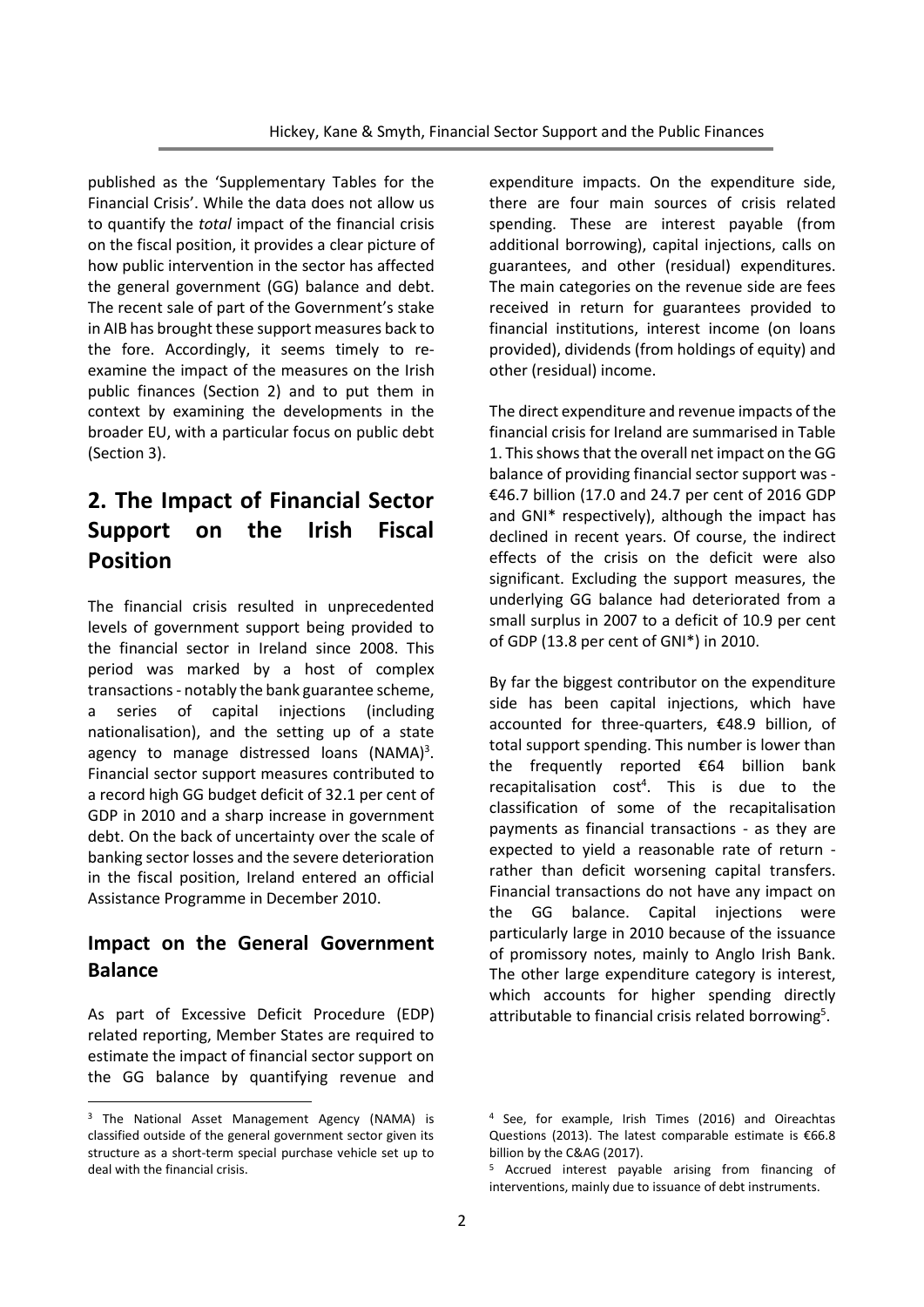| Table 1: Impact of Financial Sector Support Measures on the GG Balance in Ireland                                                                                                                                                                                                                             |         |         |         |         |         |         |        |        |        |                      |
|---------------------------------------------------------------------------------------------------------------------------------------------------------------------------------------------------------------------------------------------------------------------------------------------------------------|---------|---------|---------|---------|---------|---------|--------|--------|--------|----------------------|
| $\epsilon$ billion                                                                                                                                                                                                                                                                                            | 2008    | 2009    | 2010    | 2011    | 2012    | 2013    | 2014   | 2015   | 2016   | Total                |
| Revenue                                                                                                                                                                                                                                                                                                       | 0.1     | 0.9     | 1.7     | 3.1     | 3.0     | 2.8     | 2.3    | 2.2    | 1.7    | 17.8                 |
| Guarantee fees                                                                                                                                                                                                                                                                                                | 0.1     | 0.4     | 1.1     | 1.2     | 0.9     | 0.4     | 0.2    | 0.1    | 0.0    | 4.4                  |
| <b>Interest</b>                                                                                                                                                                                                                                                                                               | 0.0     | 0.4     | 0.5     | 1.0     | 1.5     | 1.1     | 0.7    | 0.5    | 0.1    | 5.9                  |
| <b>Dividends</b>                                                                                                                                                                                                                                                                                              | 0.0     | 0.0     | 0.0     | 0.3     | 0.5     | 0.8     | 0.8    | 1.0    | 0.7    | 4.1                  |
| Other                                                                                                                                                                                                                                                                                                         | 0.0     | 0.1     | 0.1     | 0.5     | 0.1     | 0.5     | 0.7    | 0.7    | 0.8    | 3.4                  |
| <b>Expenditure</b>                                                                                                                                                                                                                                                                                            | 0.1     | 4.7     | 37.3    | 9.4     | 2.7     | 2.4     | 2.3    | 4.0    | 1.7    | 64.6                 |
| <i>Interest</i>                                                                                                                                                                                                                                                                                               | 0.1     | 0.7     | 1.9     | 2.1     | 2.0     | 1.9     | 1.5    | 1.2    | 1.0    | 12.5                 |
| Capital injections                                                                                                                                                                                                                                                                                            | 0.0     | 4.0     | 35.4    | 7.1     | 0.3     | 0.0     | 0.0    | 2.1    | 0.0    | 48.9                 |
| Calls on guarantees                                                                                                                                                                                                                                                                                           | 0.0     | 0.0     | 0.0     | 0.0     | 0.0     | 0.0     | 0.0    | 0.0    | 0.0    | 0.0                  |
| Other                                                                                                                                                                                                                                                                                                         | 0.0     | 0.0     | 0.0     | 0.2     | 0.4     | 0.5     | 0.8    | 0.7    | 0.7    | 3.2                  |
| <b>Impact on GGB</b>                                                                                                                                                                                                                                                                                          | 0.0     | $-3.8$  | $-35.5$ | $-6.4$  | 0.4     | 0.4     | 0.0    | $-1.8$ | 0.0    | $-46.7$              |
| Memo:                                                                                                                                                                                                                                                                                                         |         |         |         |         |         |         |        |        |        |                      |
| <b>Headline GGB</b>                                                                                                                                                                                                                                                                                           | $-13.1$ | $-23.5$ | $-53.7$ | $-21.9$ | $-14.1$ | $-11.0$ | $-7.1$ | $-5.0$ | $-1.8$ | $\ddot{\phantom{a}}$ |
| $C_{\text{c}}$ and $C_{\text{c}}$ and $C_{\text{c}}$ and $C_{\text{c}}$ and $C_{\text{c}}$ and $C_{\text{c}}$ and $C_{\text{c}}$ and $C_{\text{c}}$ and $C_{\text{c}}$ and $C_{\text{c}}$ and $C_{\text{c}}$ and $C_{\text{c}}$ and $C_{\text{c}}$ and $C_{\text{c}}$ and $C_{\text{c}}$ and $C_{\text{c}}$ a |         |         |         |         |         |         |        |        |        |                      |

Hickey, Kane & Smyth, Financial Sector Support and the Public Finances

| Table 1: Impact of Financial Sector Support Measures on the GG Balance in Ireland |  |
|-----------------------------------------------------------------------------------|--|
|-----------------------------------------------------------------------------------|--|

*Source: Eurostat and CSO*

The CSO estimates that our interest bill has been €12.5 billion higher since 2008 due to interventions in the financial sector. Annual interest costs will persist for some time. Finally, other expenditure reflects a range of factors such as Irish Bank Resolution Corporation (IBRC) related spending and developments related to the Credit Institutions Resolution Fund. While increasing in recent years this expense has been broadly offset by income linked to similar factors.

Financial crisis related revenues have received far less attention, but as Table 1 shows, they have contributed a cumulative €17.8 billion since 2008. Guarantee fee related income and interest inflows – components that initially drove revenue developments – have declined notably over time. The former was close to zero in 2016 reflecting the ending of the bank guarantee scheme, while the latter have fallen due to the sale of assets such as preference shares and contingent capital coupons. Dividend income, which has remained solid in recent years, mostly relates to that portion of Central Bank surplus income directly attributable to the crisis. Initially driven by revenues accruing

**.** 

to the Central Bank through the provision of Emergency Liquidity Assistance (ELA)<sup>6</sup>, more recently this surplus arises from income earned on the Special Portfolio. While currently large, this income is temporary in nature and will decline over time as the portfolio is disposed of by the Central Bank of Ireland.

## **Impact on the General Government Debt**

The 'Supplementary Tables' also provide a detailed breakdown of the impact of financial support measures on the government's overall balance sheet. Ireland's GG debt increased rapidly following the onset of the downturn, peaking at €215.3 billion in 2013. As Chart 1 outlines, the increase in debt reflected both the direct and indirect consequences of the crisis, with the broader impact - the running of primary deficits playing the bigger role (see Department of Finance 2017). The chart, and Table 2, also show however that the direct impact of providing financial sector support on debt has been sizeable.

<sup>6</sup> ELA refers to support provided from a national central bank to a solvent financial institution facing temporary liquidity problems.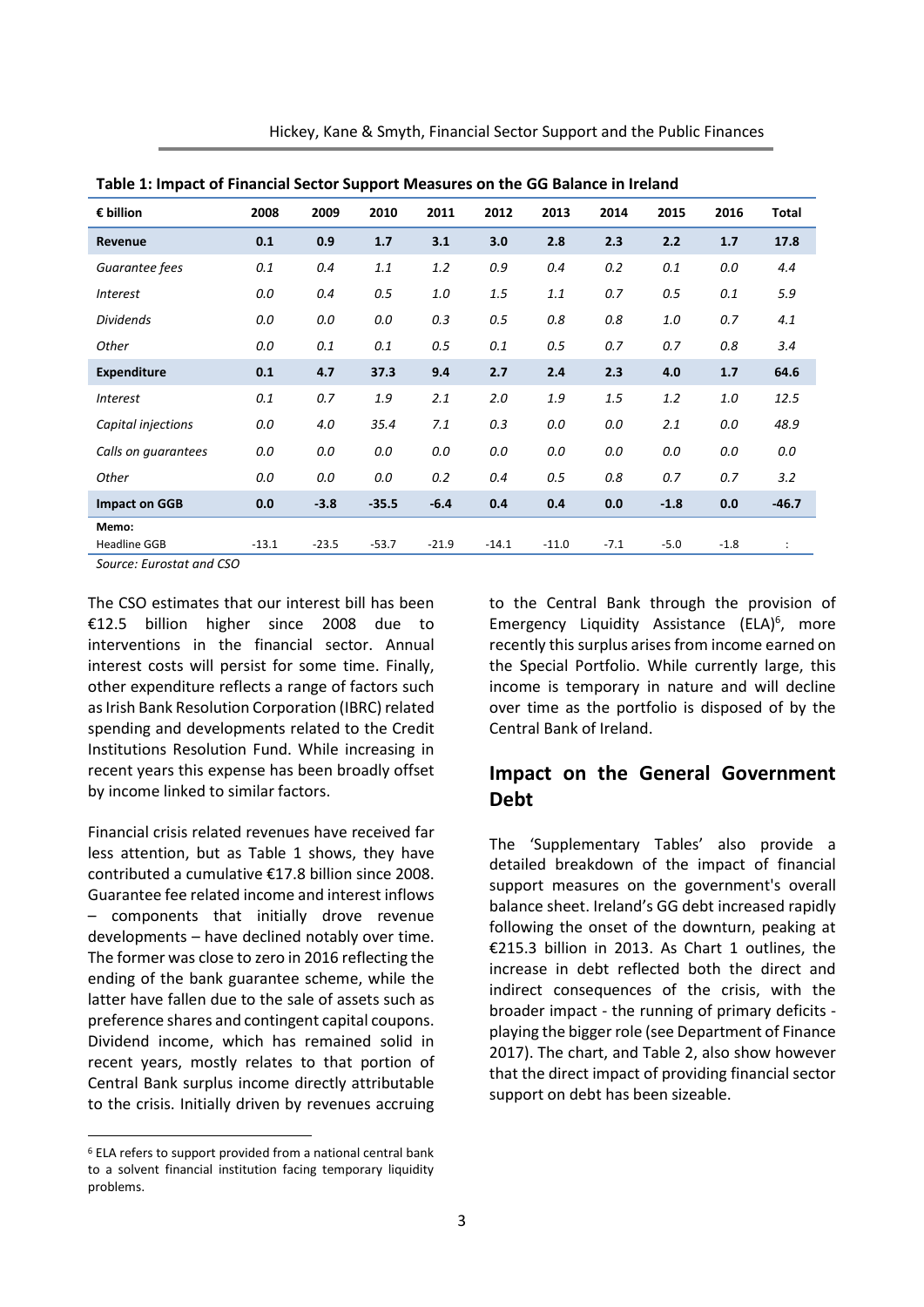| € billion                     | 2008 | 2009   | 2010    | 2011    | 2012    | 2013    | 2014    | 2015    | 2016    |
|-------------------------------|------|--------|---------|---------|---------|---------|---------|---------|---------|
| <b>Government Assets</b>      | 0.0  | 7.0    | 6.6     | 36.4    | 31.6    | 22.3    | 11.7    | 8.2     | 6.4     |
| Loans                         | 0.0  | 0.0    | 0.0     | 0.0     | 0.0     | 0.0     | 0.0     | 0.0     | 0.0     |
| <b>Debt Securities</b>        | 0.0  | 7.0    | 5.3     | 8.3     | 8.3     | 5.5     | 5.5     | 1.6     | 0.0     |
| Equity                        | 0.0  | 0.0    | 1.2     | 2.6     | 4.2     | 3.2     | 3.2     | 3.6     | 3.6     |
| <b>Other Assets</b>           | 0.0  | 0.0    | 0.0     | 25.5    | 19.1    | 13.6    | 3.1     | 3.0     | 2.7     |
| <b>Government Liabilities</b> | 0.0  | 10.8   | 46.7    | 83.7    | 81.8    | 72.3    | 60.9    | 60.0    | 58.4    |
| Loans                         | 0.0  | 0.0    | 31.4    | 28.9    | 25.8    | 0.2     | 0.2     | 0.0     | 0.0     |
| <b>Debt Securities</b>        | 0.0  | 10.8   | 15.2    | 33.9    | 38.2    | 59.4    | 59.4    | 59.3    | 57.7    |
| <b>Other Liabilities</b>      | 0.0  | 0.0    | 0.0     | 20.9    | 17.8    | 12.7    | 1.2     | 0.7     | 0.7     |
| <b>Net Assets</b>             | 0.0  | $-3.8$ | $-40.0$ | $-47.3$ | $-50.2$ | $-50.0$ | $-49.1$ | $-51.8$ | $-52.0$ |

**Table 2: Impact of Financial Sector Support Measures on GG Assets and Liabilities in Ireland<sup>7</sup>**

*Source: Eurostat*



<sup>7</sup> For a full description of each of the components of Table 2, see Eurostat (2016), pp13.

Focusing on liabilities (which are broadly comparable to GG debt ${}^{8}$ ), Table 2 reveals that as of end-2016, financial sector support measures had added €58.4 billion (21.2 and 30.9 per cent of GDP and GNI\* respectively) to public debt. This compares to an overall GG debt increase of €153.4 billion between 2007 and 2016<sup>9</sup>.

Taking a closer look at the liability components, loans were composed mainly of the 2010 promissory note and, accordingly, peaked in that year<sup>10</sup>. Following the decision to liquidate the Irish Bank Resolution Corporation (IBRC) in 2013, a portfolio of long-dated government bonds replaced the promissory note. These are included in the sub-category 'debt securities', along with other debt linked to the provision of financial support (such as that related to the Prudential

<sup>8</sup> GG liabilities are broader than GG debt. The latter includes debt liabilities under ESA 2010 categories currency and deposits, debt securities and loans. The former includes these items as well as liabilities in derivatives, equity liabilities, pension and insurance liabilities and accounts payable. For more details, see:

[http://www.cso.ie/en/releasesandpublications/er/gfsa/gove](http://www.cso.ie/en/releasesandpublications/er/gfsa/governmentfinancestatisticsapril2015/) [rnmentfinancestatisticsapril2015/](http://www.cso.ie/en/releasesandpublications/er/gfsa/governmentfinancestatisticsapril2015/)

<sup>&</sup>lt;sup>9</sup> GG debt increased from €47.1 billion in 2007 (23.9 per cent of GDP) to a peak of €215.3 billion in 2013 (119.5 per cent) before declining to €200.6 billion in 2016 (75.4 per cent). <sup>10</sup> Total promissory note payments amounted to €30.8 billion (€25.3 billion to Anglo, €5.3 billion to INBS and €0.3 billion to EBS).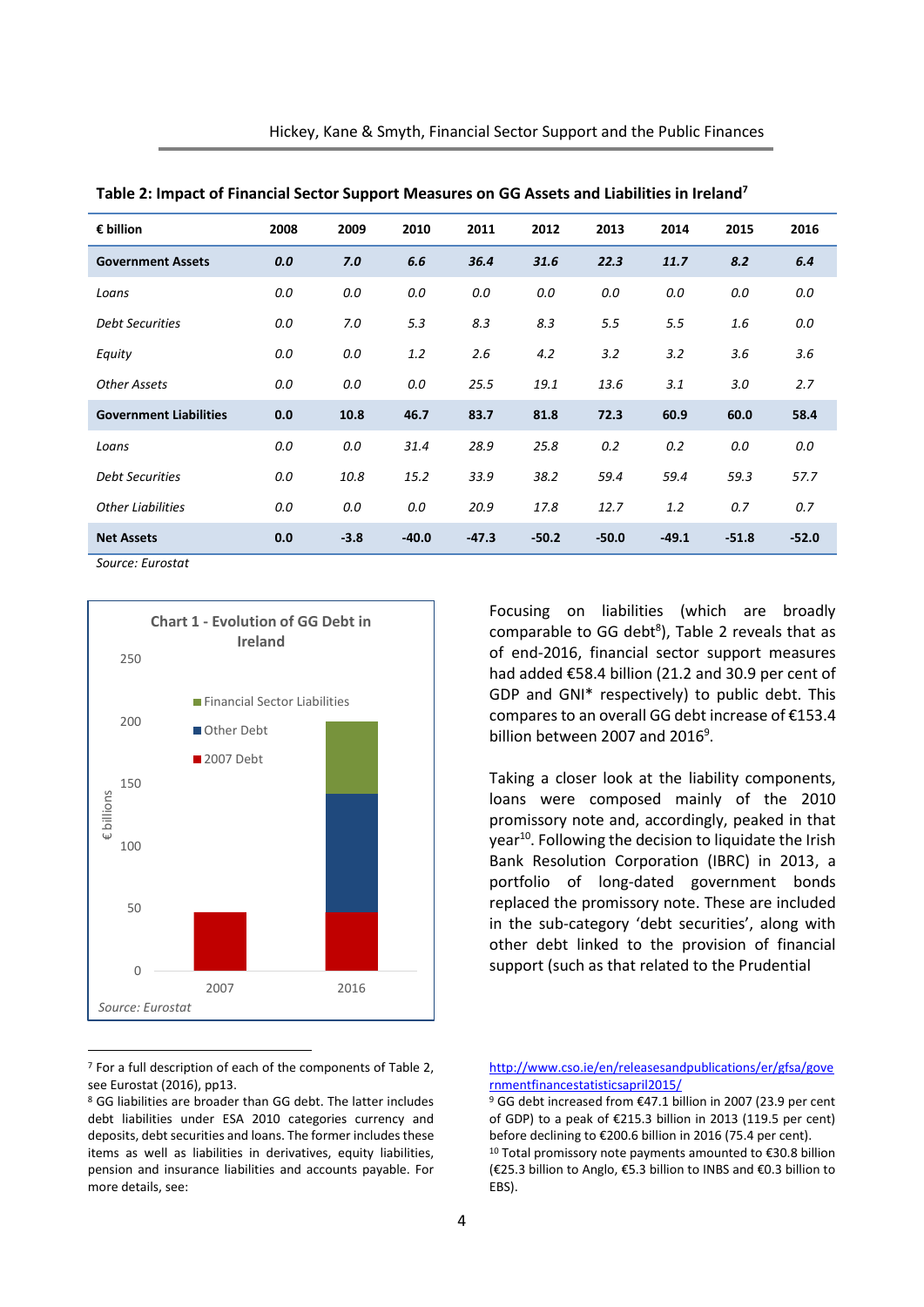| Hickey, Kane & Smyth, Financial Sector Support and the Public Finances |  |  |  |
|------------------------------------------------------------------------|--|--|--|
|------------------------------------------------------------------------|--|--|--|

| Table 5. Hilpact of Financial Sector Support ividasures on GG Assets and Liabilities in the EO |        |        |        |        |        |        |        |        |        |
|------------------------------------------------------------------------------------------------|--------|--------|--------|--------|--------|--------|--------|--------|--------|
| % of GDP                                                                                       | 2008   | 2009   | 2010   | 2011   | 2012   | 2013   | 2014   | 2015   | 2016   |
| <b>Government Assets</b>                                                                       | 1.8    | 2.9    | 4.9    | 4.2    | 4.4    | 3.9    | 3.5    | 2.8    | 2.4    |
| Loans                                                                                          | 0.5    | 0.5    | 0.2    | 0.2    | 0.4    | 0.2    | 0.1    | 0.1    | 0.1    |
| <b>Debt Securities</b>                                                                         | 0.2    | 0.4    | 0.3    | 0.2    | 0.2    | 0.2    | 0.1    | 0.0    | 0.0    |
| Equity                                                                                         | 0.6    | 1.3    | 1.5    | 1.0    | 1.2    | 1.3    | 1.2    | 0.9    | 0.7    |
| <b>Other Assets</b>                                                                            | 0.5    | 0.6    | 2.9    | 2.7    | 2.6    | 2.2    | 2.1    | 1.8    | 1.6    |
| <b>Government Liabilities</b>                                                                  | 1.9    | 3.1    | 5.5    | 5.4    | 5.7    | 5.1    | 4.8    | 4.3    | 4.0    |
| Loans                                                                                          | 0.1    | 0.2    | 0.4    | 0.4    | 0.8    | 0.7    | 0.6    | 0.6    | 0.6    |
| <b>Debt Securities</b>                                                                         | 1.5    | 2.5    | 2.1    | 2.0    | 2.0    | 2.1    | 1.9    | 1.7    | 1.5    |
| <b>Other Liabilities</b>                                                                       | 0.3    | 0.5    | 3.0    | 3.0    | 2.9    | 2.3    | 2.3    | 2.0    | 1.8    |
| <b>Closing Balance Sheet:</b><br><b>Net Assets</b>                                             | $-0.1$ | $-0.3$ | $-0.6$ | $-1.2$ | $-1.3$ | $-1.3$ | $-1.3$ | $-1.4$ | $-1.6$ |

**Table 3: Impact of Financial Sector Support Measures on GG Assets and Liabilities in the EU**

*Source: Eurostat and internal calculations.*

Capital Assessment Review). As a result, there were no loans outstanding by end-2016, while debt securities remained substantial. The remaining liabilities in the 'other' category are primarily the result of IBRC being classified as part of the GG sector from 2011 onwards. While this initially had a significant impact on the balance sheet, the effect has diminished over time as IBRC was wound down. This transaction has driven the overall reduction in liabilities that has taken place since the 2011 peak.

Table 2 also shows the Government's asset position fluctuated sharply over the crisis period. Assets linked to financial assistance measures reached a peak of €36.4 billion in 2011, but have since fallen in value significantly, to just €6.4 billion in 2016. This largely reflects the acquisition and subsequent wind down of IBRC, and the disposal and conversion of other banking related assets. The €6.4 billion figure is lower than the potential market valuation of the Government's bank shareholding; the National Treasury

**.** 

Management Agency valued this at 5 per cent of GDP last year $^{11}$ , while the recent AIB share sale implied a total market capitalisation of the bank of around €12 billion at that time. As noted above, however, in terms of its impact on the GG position, the share sale revenue is treated as a financial transaction and, thus, is excluded from the  $GG^{12}$ . Reflecting asset developments, the increase in the *net* debt position due directly to financial sector support measures was €52 billion at end-2016 (18.9 and 27.5 per cent of GDP and GNI\* respectively).

## **3. The Impact of the Financial Crisis on the EU Fiscal Position**

To put the Irish figures in perspective, Chart 2 shows the impact of financial sector support measures on the GG balance across countries from

 $11$  See slide 40 in NTMA (2016).

<sup>&</sup>lt;sup>12</sup> The €3.4 billion raised in the AIB share sale earlier this year impacts on the Exchequer balance but not the general government position.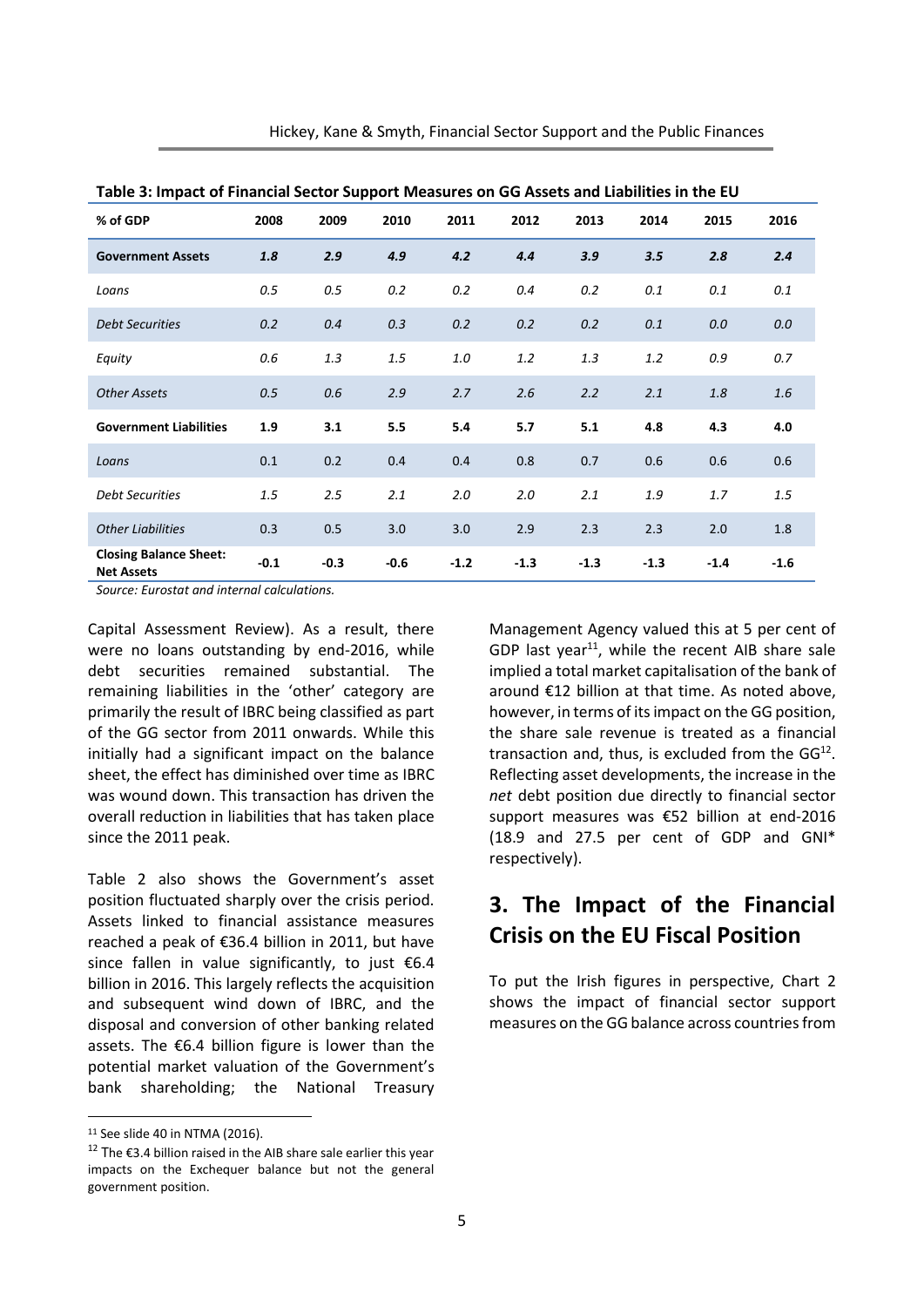





 $2008$  to  $2016^{13}$ . In total 21 countries had to provide such support. The overall impact for the European Union (EU) and the Euro Area (EA) was -1.5 per cent and -1.9 per cent of 2016 GDP respectively. This, however, masks very heterogeneous effects across countries, with the

impact in Ireland particularly marked. In the EU, total revenues amounting to 1.3 per cent of 2016 GDP (€194 billion) have been collected since 2008 while expenditures were higher at 2.8 per cent of GDP (€412 billion), resulting in a net cost of €218 billion over this period.

**.** 

<sup>13</sup> EE, MT, PL, RO, SK, FI and the CZ are omitted from Figures 2, 3 & 4 as no financial sector support measures were carried out between 2008 and 2016.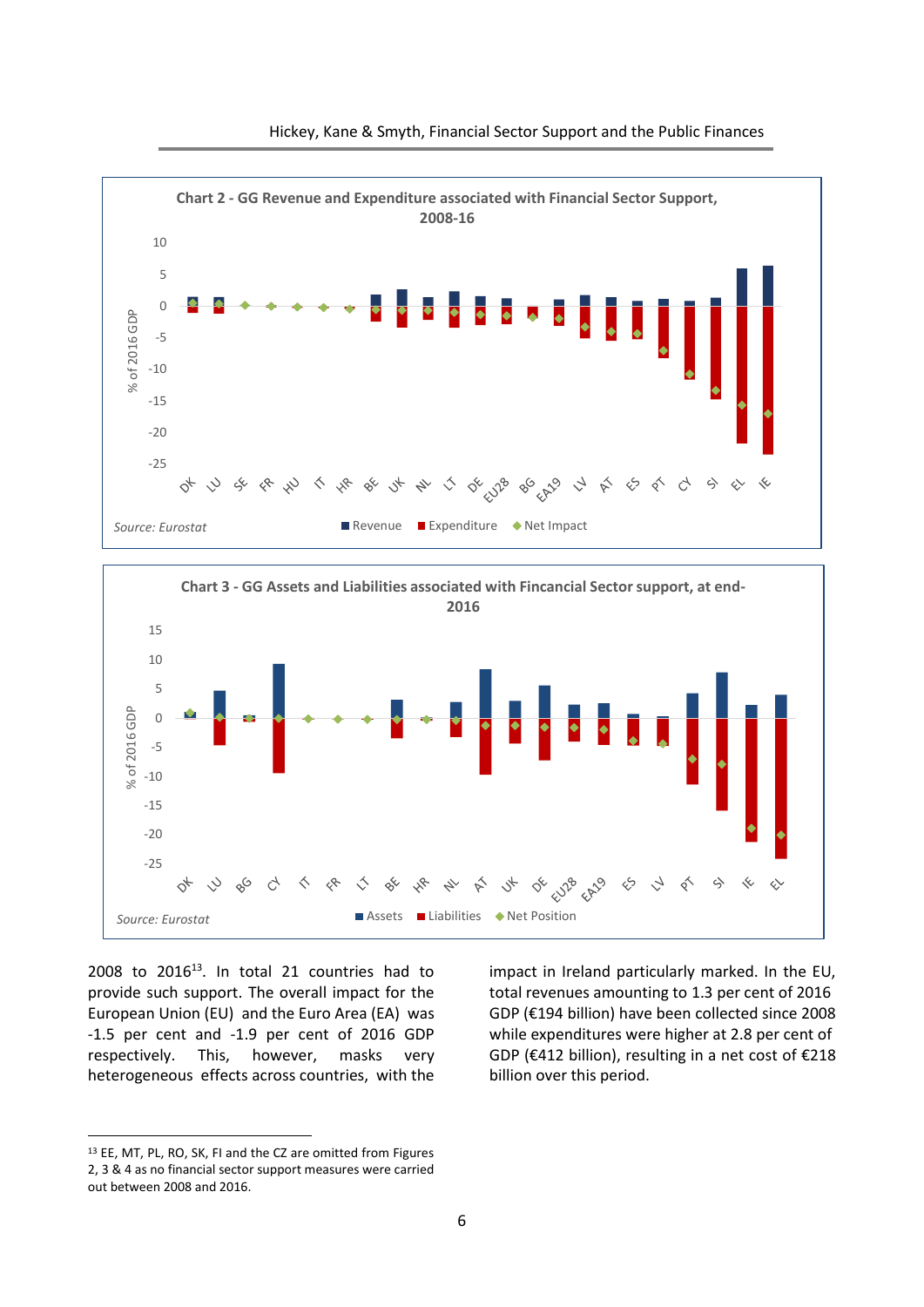

#### Hickey, Kane & Smyth, Financial Sector Support and the Public Finances

The impact on EU and country balance sheets is summarised in Table 3 and Chart 3, where once again, the Irish experience stands out; only Greece had higher outstanding net liabilities at end-2016 due to support provided. For the EU as a whole, liabilities arising out of assistance to the financial sector were valued at 4 per cent of GDP in 2016. This aggregate again masks heterogeneous outcomes across countries. It is unsurprising that in the case of both the GG balance and debt the impact in countries that ultimately required a Programme of financial assistance has been especially notable.

As previously mentioned in the Irish case, financial sector support measures were only partly accountable for the increase in government debt that occurred during the crisis. This is highlighted in Chart 4, where the factors contributing to increases in GG debt ratios between end-2007 and end-2016 are split between the initial starting point, liabilities arising from financial sector support, and other debt incurred $^{14}$ .

Prior to the crisis, most of the countries that subsequently had to provide support to their financial sector had debt ratios at or below the Stability and Growth Pact (SGP) threshold of 60 per cent of GDP. In fact, one-third of these 21 countries had debt ratios below 30 per cent of GDP, including Ireland. In some cases, a favourable starting position helped to keep debt low (Luxembourg, Latvia, Lithuania) or at the very least contained (Netherlands) in the crisis years. In many other cases, however, even a favourable starting position could not insulate countries from the impact of the crisis due to the strong economic downturn (UK, Spain, Croatia) or a combination of the downturn and having to provide significant financial sector support (Ireland, Slovenia).

The eight countries that had debt ratios above the SGP threshold in 2007, meanwhile, were amongst the most indebted by 2016, even where minimal financial sector support was required (France, Belgium, Italy). In the case of Greece, a very weak starting position was exacerbated by an unravelling of the fiscal position and significant bank support requirements. Thisresulted in a debt

**.** 

<sup>14</sup> Given the issues surrounding the measurement of Gross Domestic Product in Ireland we have also included ratios using adjusted Gross National Income (GNI\*).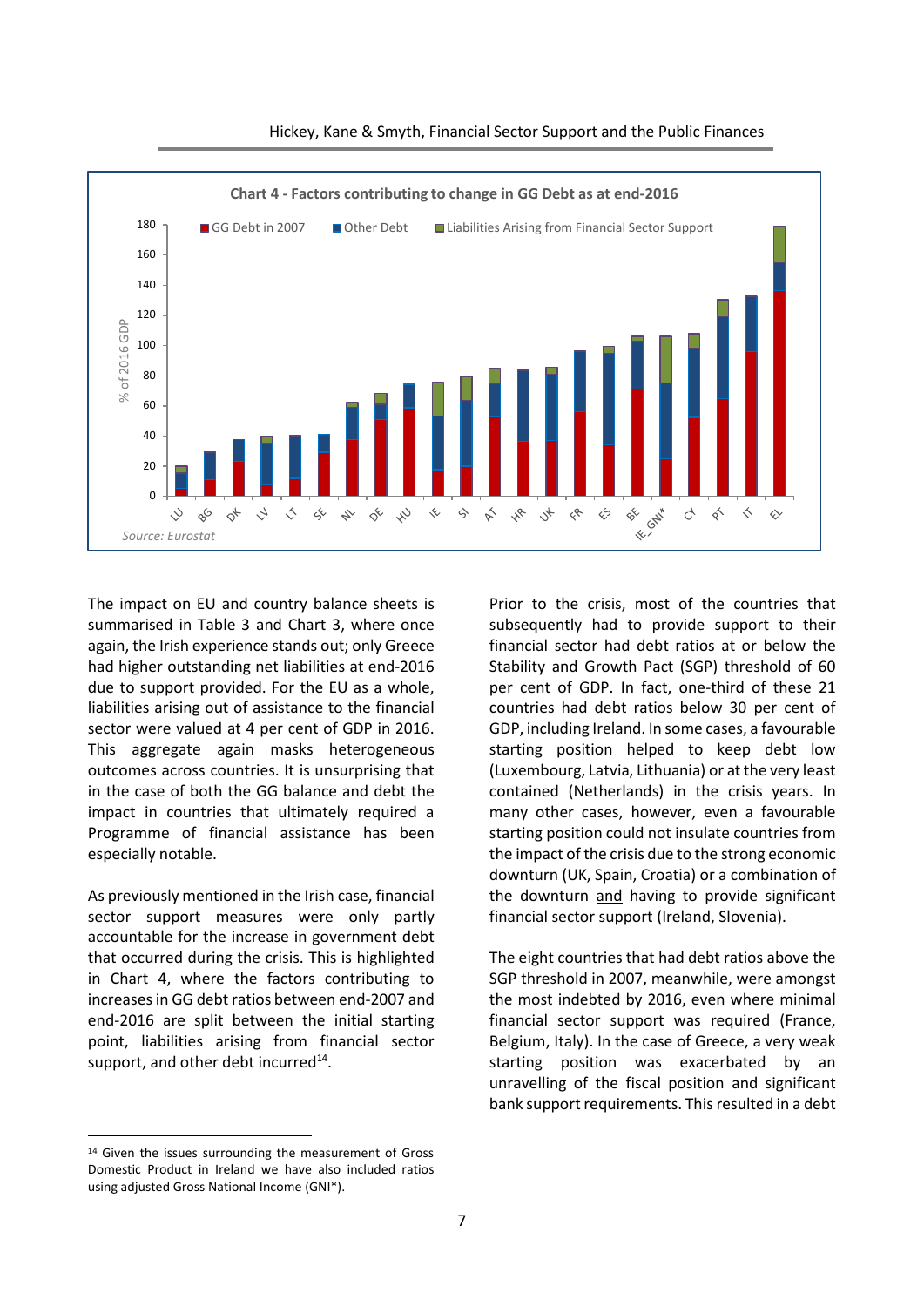ratio of close to 180 per cent of GDP in 2016. Unsurprisingly given the broader impact of the financial crisis on overall economic activity - and the public finances - the countries that required financial support for the most part also had significant 'other debt' accumulation over the period.

More generally, government debt levels in the EU remain extremely elevated. Ten of the EU-28 members had gross debt ratios of greater than 80 per cent of GDP in 2016, with the average for the region as a whole at 84 per cent of GDP. This compares to just three countries in 2007 and an average ratio of 58 per cent of GDP<sup>15</sup>. In the Irish case, when GNI\* is used as the denominator rather than the inflated GDP figure - the debt ratio was over 100 per cent in 2016.

### **4. Conclusion**

The scale of direct financial support the Irish State provided to the domestic financial sector during the recent crisis was unprecedented and had a severe impact on the public finances. Taking account of revenues as well as expenditure, a total amount of €46.7 billion (17.0 per cent of GDP, or 24.7 per cent of GNI\*) was directly added to the GG deficit between 2008 and 2016, leading Ireland to record the highest GG deficit as a percentage of GDP in EA history in 2010. As the financial effects of the crisis dissipate, GG impacts should become smaller. The longer-term impact of the crisis on the public finances are harder to gauge due to the different sources used to fund banking interventions and the variety of assets held. Crisis related support measures directly added €58.4 billion (21.2 and 30.9 per cent of GDP and GNI\* respectively) to the stock of gross general government debt at end-2016. The ultimate costs may end up being higher or lower depending on how various banking positions are unwound and the cumulative cost of servicing the related borrowing. Securing the best possible return on remaining banking investments and managing the transition to lower and more sustainable levels of

1

overall debt will remain a key challenge in the years ahead.

International comparisons highlight the magnitude of support provided by the Irish Government to the financial sector. As a percentage of GDP, Ireland's banking sector support measures had a larger impact on the GG deficit than in any other EU country and had the largest impact on liabilities by a sizable margin<sup>16</sup>.

More generally, public debt levels in the EU - and Ireland - remain extremely high. The increase in debt levels has not been solely caused by financial support measures but also by a combination of high initial starting positions (in terms of debt) and other consequences of the crisis, such as weak economic growth. Developments over the past few years have also served to highlight the deficiencies in fiscal governance in the region, with little or no focus placed on debt developments prior to the crisis. The introduction of the 'Macroeconomic Imbalance Procedure' and the strengthened deficit and debt rules are important steps to rectify these problems, and it is important that rules are fully operationalised in the years to come. This would help to ensure that debt ratios move to safer and more sustainable levels over time, thus creating more room to manoeuvre in the event of future adverse shocks.

## **References**

Barnes, S and Smyth, D (2013): The Government's Balance Sheet after the Crisis: A Comprehensive Perspective, Irish Fiscal Advisory Council.

Central Bank of Ireland (2013): FAQ Special Portfolio. Available from:

[https://www.centralbank.ie/press-area/press](https://www.centralbank.ie/press-area/press-releases/Documents/FAQ%20Special%20Portfolio.pdf)[releases/Documents/FAQ%20Special%20Portfoli](https://www.centralbank.ie/press-area/press-releases/Documents/FAQ%20Special%20Portfolio.pdf) [o.pdf](https://www.centralbank.ie/press-area/press-releases/Documents/FAQ%20Special%20Portfolio.pdf)

Comptroller and Auditor General (2017): Report on the Accounts of the Public Services 2014, pp 35- 52.

<sup>&</sup>lt;sup>15</sup> The three countries with debt ratios above 80 per cent in 2007 were Belgium, Italy and Greece.

<sup>16</sup> In Ireland, liabilities associated with financial sector support measures peaked at 48.7 per cent of GDP in 2011.